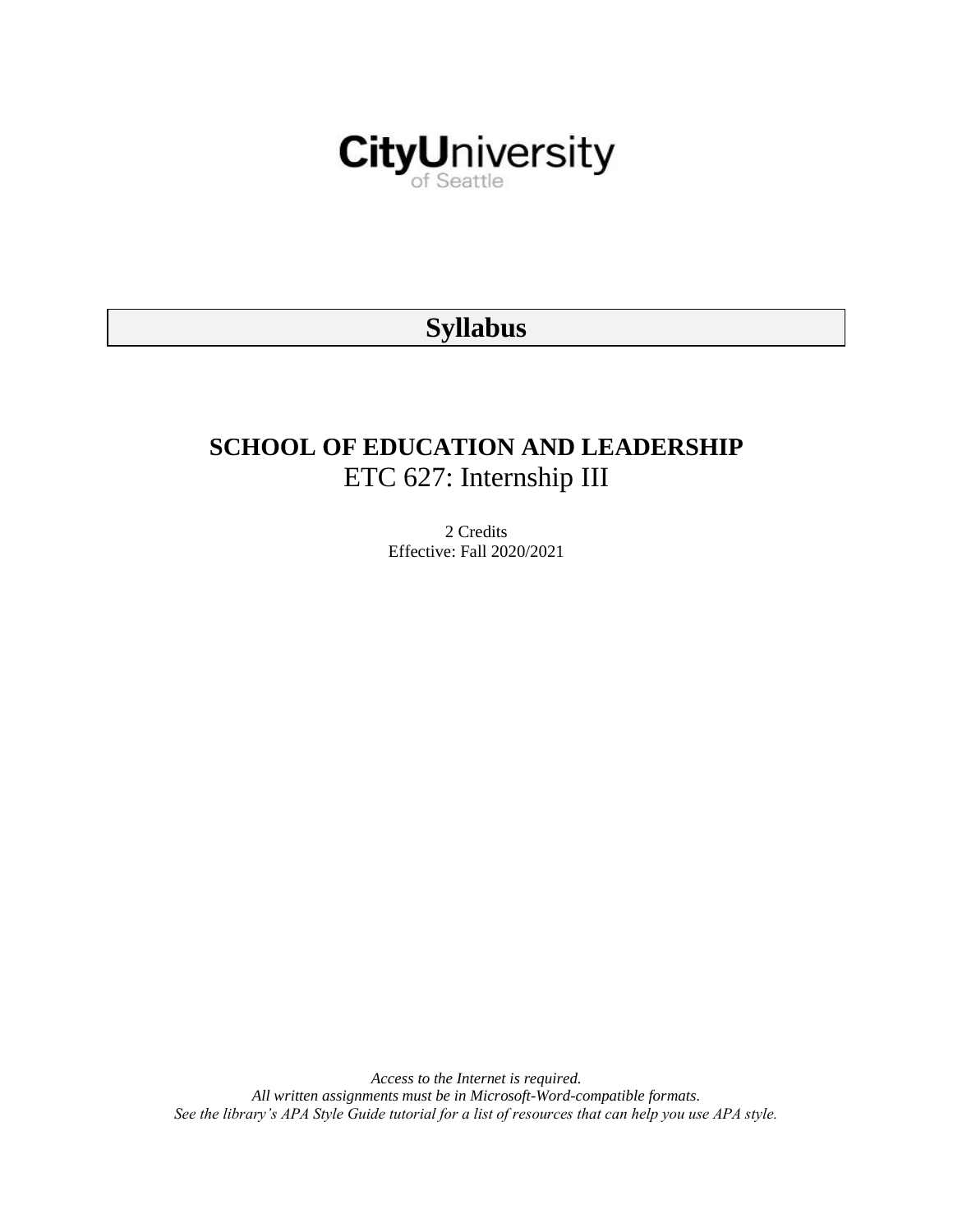# **FACULTY**

Faculty Name: FACULTY NAME

Contact Information: CONTACT INFORMATION

### [INSTRUCTOR MAY INSERT PERSONAL MESSAGE IF DESIRED]

# **COURSE DESCRIPTION**

In this third developmental field experience, candidates complete the required number of days of internship in a school classroom with guidance of a cooperating teacher and a field supervisor. Topics include classroom duties; establishing a learning environment; working with individual students, small groups, and the whole-class; collaborative planning, instruction, and assessment; evidence of student learning; and developing collaboration and problem-solving skills. To build capacity regarding residency endorsement competencies, candidates plan and teach lessons or activities, journal reflectively about teaching and learning, pursue a professional development goal based in field performance, and reflect on practice.

## **COURSE RESOURCES**

There are no required resources for internship courses.

# **CITYU LEARNING GOALS**

This course supports the following City University learning goals:

- Professional competency and professional identity
- Strong communication and interpersonal skills
- Lifelong learning

## **COURSE OUTCOMES**

In this course, learners:

- Establish professional habits and dispositions expected of a professional teacher
- Develop skills in planning for instruction, engaging students in learning activities, and assessing student learning
- Candidates learn from the collective experiences of the group by sharing collaboratively about their experiences and growth in the classroom.

# **CORE CONCEPTS, KNOWLEDGE, AND SKILLS**

- Assessment strategies
- Classroom management and learning environment
- Collaboration among professionals
- Content area knowledge
- Cultural sensitivity
- Curriculum policies and resources
- Diversity characteristics of learners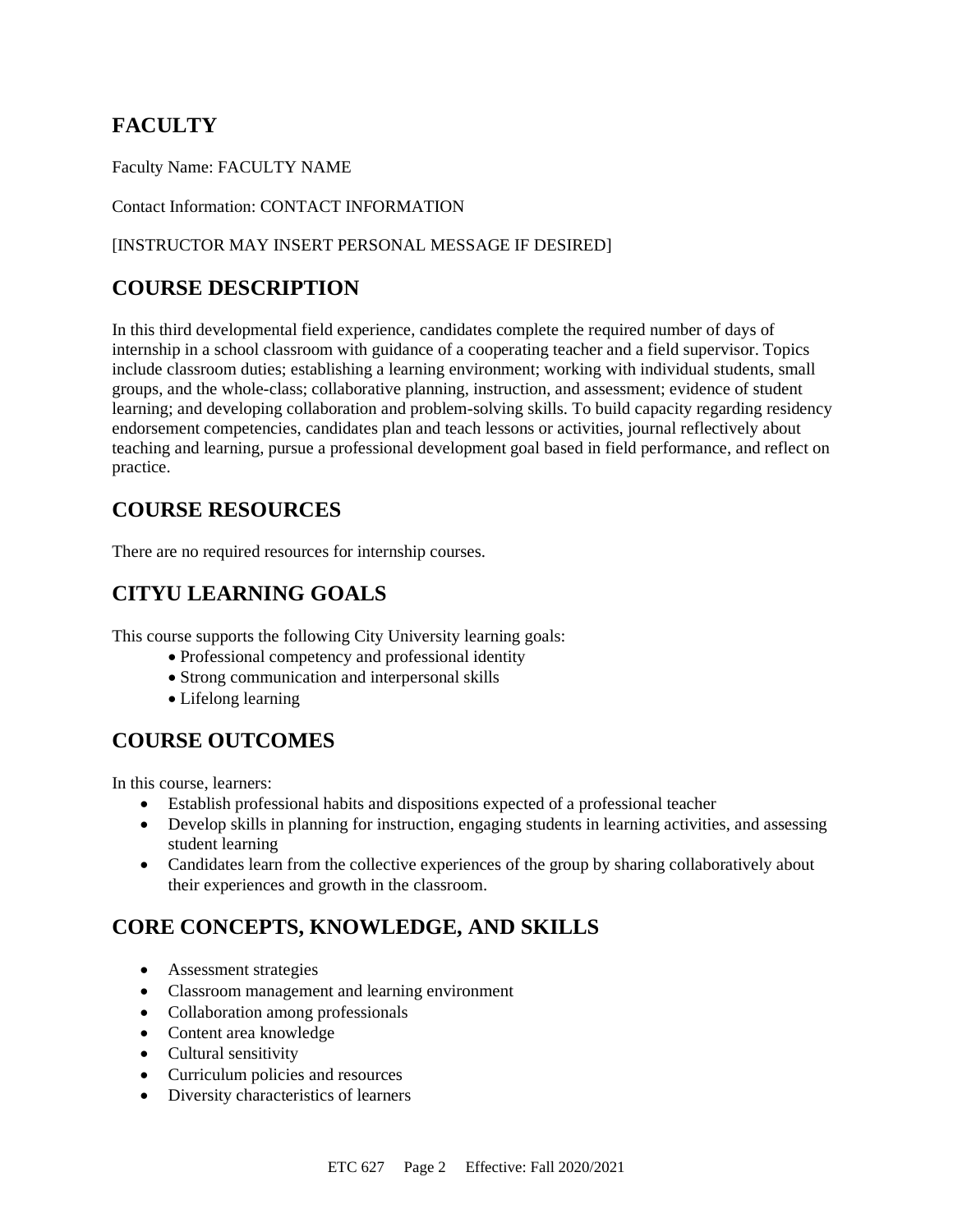- Endorsement competencies
- Essential dispositions
- Evidence
- Family & community as partners
- Human growth & development
- Instructional strategies
- Integrating technology
- Learning styles, special needs, exceptionalities
- Learning targets
- Legal & personal safety issues
- Observe, describe, analyze, and reflect
- Paradigm shift: a teacher's view of the classroom
- Professional practice & growth
- Reflective practitioner
- Roles of school personnel
- School and classroom policies and procedures
- State learning standards
- Supporting students
- Theory to practice
- Working with individual students and small groups

### **OVERVIEW OF COURSE GRADING**

This course will be graded on a Pass/No Pass basis based on submission of all required assignments with satisfactory quality:

#### *Overview of Required Assignments*

Reflective Teaching Assignment

Context for Learning Hours Log

Other Instructor Determined Assignments (if applicable)

### **SPECIFICS OF COURSE ASSIGNMENTS**

#### **Reflective Teaching Assignment**

Candidates will engage in reflective analysis about planning, instruction, or assessment. Candidates will complete reflective prompts about lesson plans, videos, or student work samples from either their own teaching experiences, or those provided by the instructor or mentor teacher. The focus of these reflections will be to enhance candidate's ability to analyze and improve teaching practices.

#### **Hours Log**

Candidates will complete an hours log representing the time spent in their field experience placement. Candidates should complete separate hours logs for each endorsement area.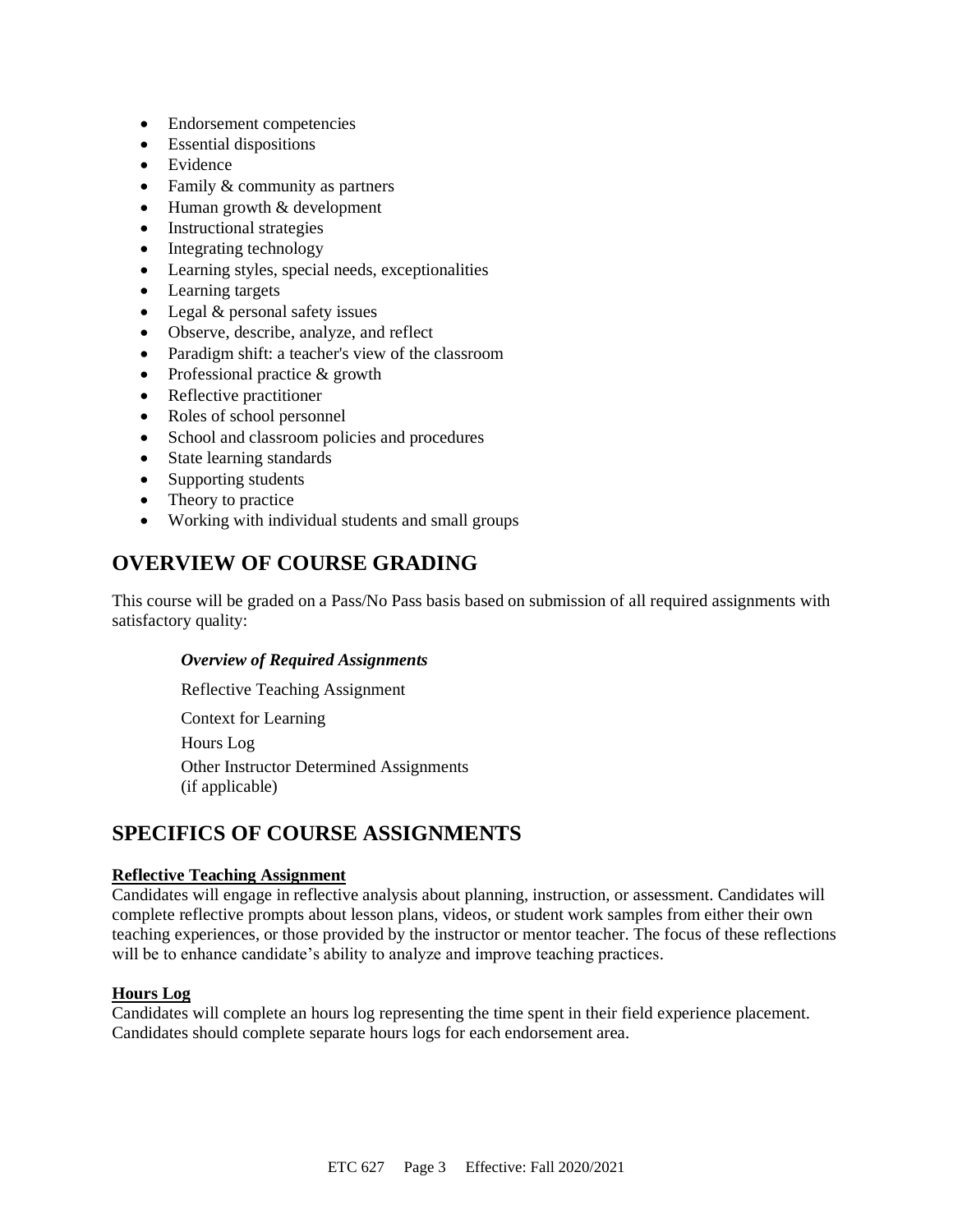#### **Context For Learning**

Candidates will complete a context for learning for the school, classroom, and students in the field experience placement.

#### **Other Instructor Determined Assignments (if applicable)**

The instructor may add additional assignments and/or make alterations to meet changes in program, state, and/or district guidelines for teacher candidates. Any additions or adaptations will be noted in the blackboard shell. Candidates should participate and engage in all classwork, including required assignments, class discussions, activities, and instructor-determined assignments. Candidates should work to meet essential dispositions criteria not only in the field, but also in their coursework, whether online or in person.

### **COURSE POLICIES**

#### **Late Assignments**

This is a pass/fail course. All assignments are due by the posted deadline. If you have extenuating circumstances and will need an extension, contact the instructor to determine a pre-approved timeline. A "Y" grade may be awarded in this instance until requirements have been completed.

#### **Participation**

You will be required to participate in one seminar session for this internship. This seminar will be offered live and/or virtually. Instructions for seminar participation will be communicated through blackboard and/or email each quarter.

#### **Professional Writing**

Assignments require error-free writing that uses standard English conventions and logical flow of organization to address topics clearly, completely, and concisely. CityU requires the use of APA style.

### **UNIVERSITY POLICIES**

You are responsible for understanding and adhering to all of City University of Seattle's academic policies. The most current versions of these policies can be found in the [University](https://www.cityu.edu/catalog/)  [Catalog](https://www.cityu.edu/catalog/) that is linked from the CityU Web site.

#### **Antidiscrimination**

City University of Seattle and its staff and faculty are committed to supporting our students. We value equity, diversity, and inclusion as a way of life as well as the educational opportunities it provides. City U will not tolerate any form of discrimination based on race, color, ethnicity, sexual orientation, gender identification, socioeconomic status, or religious values. If you have experienced any discrimination based on any of the above, we encourage you to report this to the University. Please report this to your instructor. If you do not feel safe reporting this to your instructor, please report to Dr. Scott Carnz, Provost or to the Vice President of Student Affairs, Melissa Mecham.

#### **Non-Discrimination & Prohibition of Sexual Misconduct**

City University of Seattle adheres to all federal, state, and local civil rights laws prohibiting discrimination in employment and education. The University is committed to ensuring that the education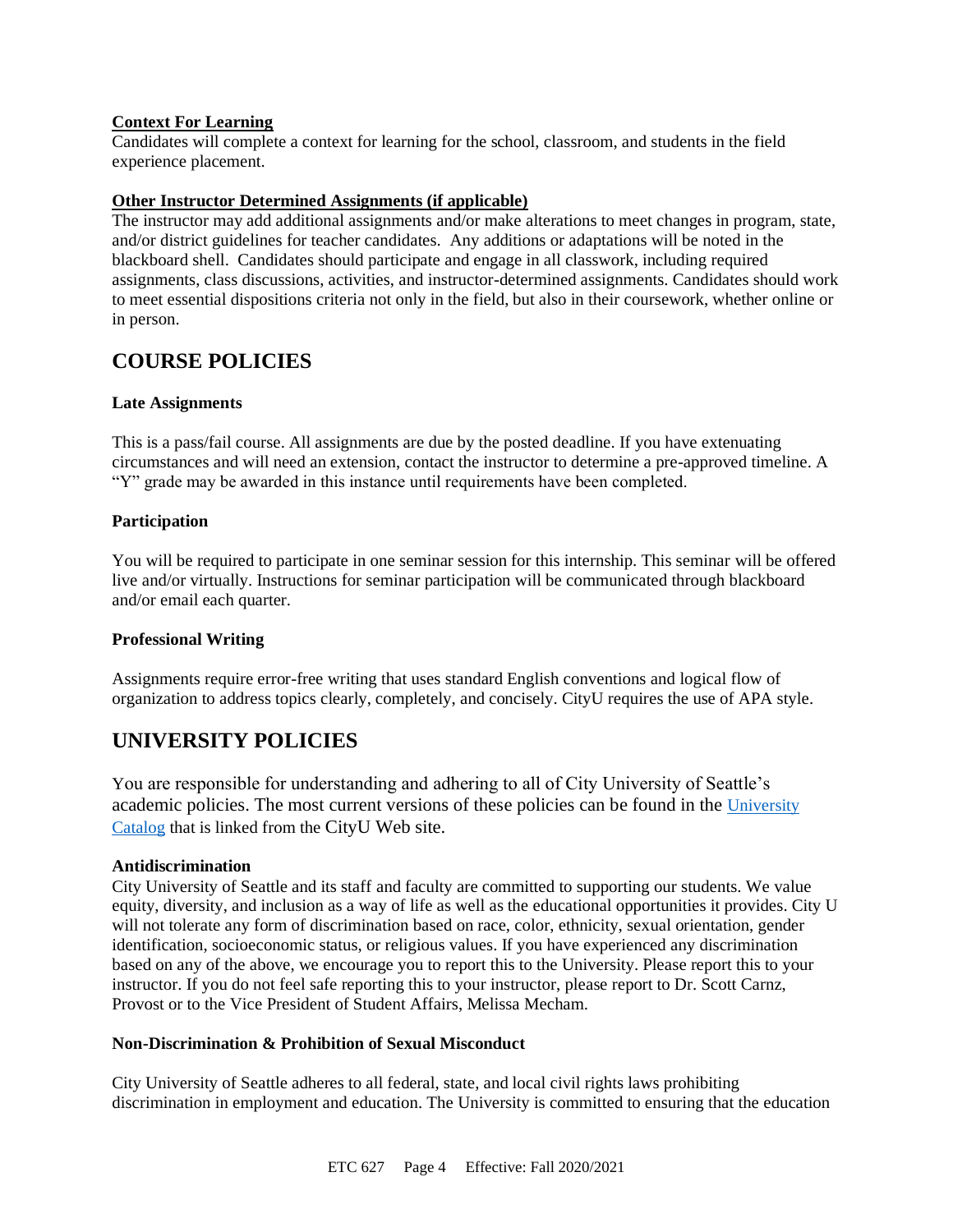environment is bounded by standards of mutual respect and safety and is free from discriminatory practices.

In the U.S., the University is required by Title IX of the Education Amendments of 1972 to ensure that all of its education programs and activities do not discriminate on the basis of sex/gender. Sex include sex, sex stereotypes, gender identity, gender expression, sexual orientation, and pregnancy or parenting status. Sexual harassment, sexual assault, dating and domestic violence, and stalking are forms of sex discrimination, which are prohibited under Title IX and by City University of Seattle policy. City University of Seattle also prohibits retaliation against any person opposing discrimination or participating in any discrimination investigation or complaint process internal or external to the institution. Questions regarding Title IX, including its application and/or concerns about noncompliance, should be directed to the Title IX Coordinator. For a complete copy of the policy or for more information, visit <https://my.cityu.edu/titleix> or contact the Title IX Coordinator.

In Canada, in compliance with the British Columbia Human Rights Code, the Alberta Human Rights Act, WorksafeBC, and the Workers' Compensation Board of Alberta, the University believes that its environment should at all times be supportive and respectful of the dignity and self-esteem of individuals. Discrimination, harassment and bullying conduct, whether through person to person behaviour or via electronic communications such as email or social media is not acceptable and will not be tolerated. As an educational institution, it is our responsibility to cultivate an environment of excellence, equity, mutual respect and to recognize the value and potential of every individual. The University will take all necessary steps to meet or exceed the requirements of the law to prevent discrimination, harassment and bullying. The Respectful Workplace Policy for the prevention of discrimination, harassment and bullying policy and procedure can be found at <https://www.cityu.edu/discover-cityu/about-cityu/> under the Policies section or at <https://www.cityuniversity.ca/about/>.

#### **Religious Accommodations**

City University of Seattle has a policy for accommodation of student absences or significant hardship due to reasons of faith or conscience, or for organized religious activities. The University's policy, including more information about how to request an accommodation, is available in the University Catalog and on the my.cityu.edu student portal. Accommodations must be requested by the 20% mark of this course (e.g. day 14 of a ten-week course, day 7 of a 5-week course) using the Religious Accommodations Request Form found on the student dashboard in the my.cityu.edu student portal.

#### **Academic Integrity**

Academic integrity in students requires the pursuit of scholarly activity that is free from fraud, deception and unauthorized collaboration with other individuals. Students are responsible for understanding CityU's policy on academic integrity and adhering to its standards in meeting all course requirements. A complete copy of this policy can be found in the University Catalog in the section titled [Academic Integrity Policy](https://www.cityu.edu/catalog/;) under Student Rights & Responsibilities.

#### **Attendance**

Students taking courses in any format at the University are expected to be diligent in their studies and to attend class regularly. Regular class attendance is important in achieving learning outcomes in the course and may be a valid consideration in determining the final grade. For classes where a